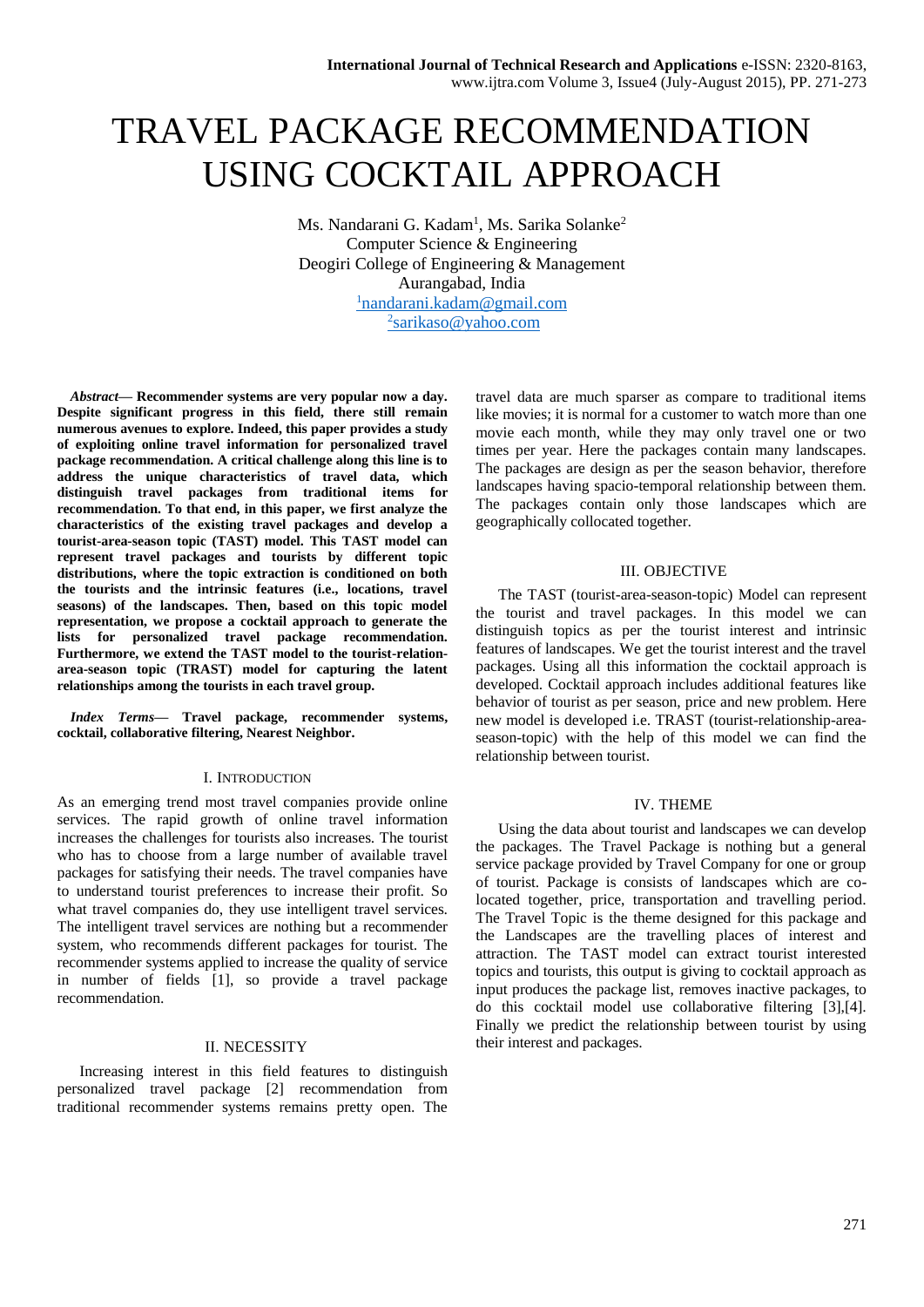# V. LETERATURE REVIEW

We know that every person is interested to travel but they don't get the package as per there personalized need. To provide such packages to the user we develop this cocktail approach. The TAST model can give the tourist and travel topic by using nearest neighbor method.

The collaborative filtering can rank the packages. New packages are added by comparing with existing packages, and remove the packages which are no longer use. The collaborative pricing are used to predict the possible price distribution of all tourist and reorder the package list.



Fig.1 Cocktail Model

# *A. Collaborative Filtering*

The collaborative filtering [5] helps to exact the interest of tourist from the record. Here one tourist website is considered, and using real time data we can develop this model. The tourist profiles contain all data related to each tourist; we can compute similarity between each tourist by their topic distribution similarity. Recommender systems provide users with personalized suggestions for products or services. These systems often rely on Collaborating Filtering (CF) [6], where past transactions are analyzed in order to establish connections between users and products. The two more successful approaches to CF are latent factor models, which directly profile both users and products, and neighborhood models, which analyze similarities between products or users. In this work we introduce some innovations to both approaches. The factor and neighborhood models can now be smoothly merged, thereby building a more accurate combined model. Further accuracy improvements are achieved by extending the models to exploit both explicit and implicit feedback by the users. *B. Nearest Neighbor*

This method is used to find the similarity in the topic of all users [7]. Hence create group of similar users and find nearest neighbor. After finding similarity between packages we can predict the relationship among them using the TRAST Model. Clustering validation is a long standing challenge in the clustering literature. While many validation measures have been developed for evaluating the performance of clustering algorithms, these measures often provide inconsistent information about the clustering performance and the best suitable measures to use in practice remain unknown. This paper thus fills this crucial void by giving an organized study of 16 external validation measures for K-means clustering [8]. Specifically, we first introduce the importance of measure normalization in the evaluation of the clustering performance on data with imbalanced class distributions. We also provide normalization solutions for several measures.

### *C. Collaborative Pricing*

The price is also one important attribute because some person can choose high price packages but some people can't afford packages, so here we can use collaborative filtering method for price distribution [9]. The prices for packages are available in five ranges like Low, Medium, High, Very High, Very Low etc.

### *D. Data Flow Analysis*

Figure 2 can show the exact flow of this paper. The TAST Model can extract the tourist interest and using output of TAST model the cocktail model can decide the price and create the candidate Packages. The packages which are of no use can be removed. If user is not satisfied with our packages then user can create their own package.



Fig.2 Flow Analysis

Here the packages recommended to each tourist is ranked using Graph based Algorithm. In [10] the packages are ranked by using LItemRank algorithm. In this paper we study and compare different algorithms.

### *E. Benchmark Method*

To demonstrate the effectiveness of Cocktail, we compare it with many other methods for both the fitness of the TAST model and the recommendation accuracies. For the fitness purpose, we compare TAST with three related models TAT (Tourist-Area Topic model), TST (Tourist-Season Topic